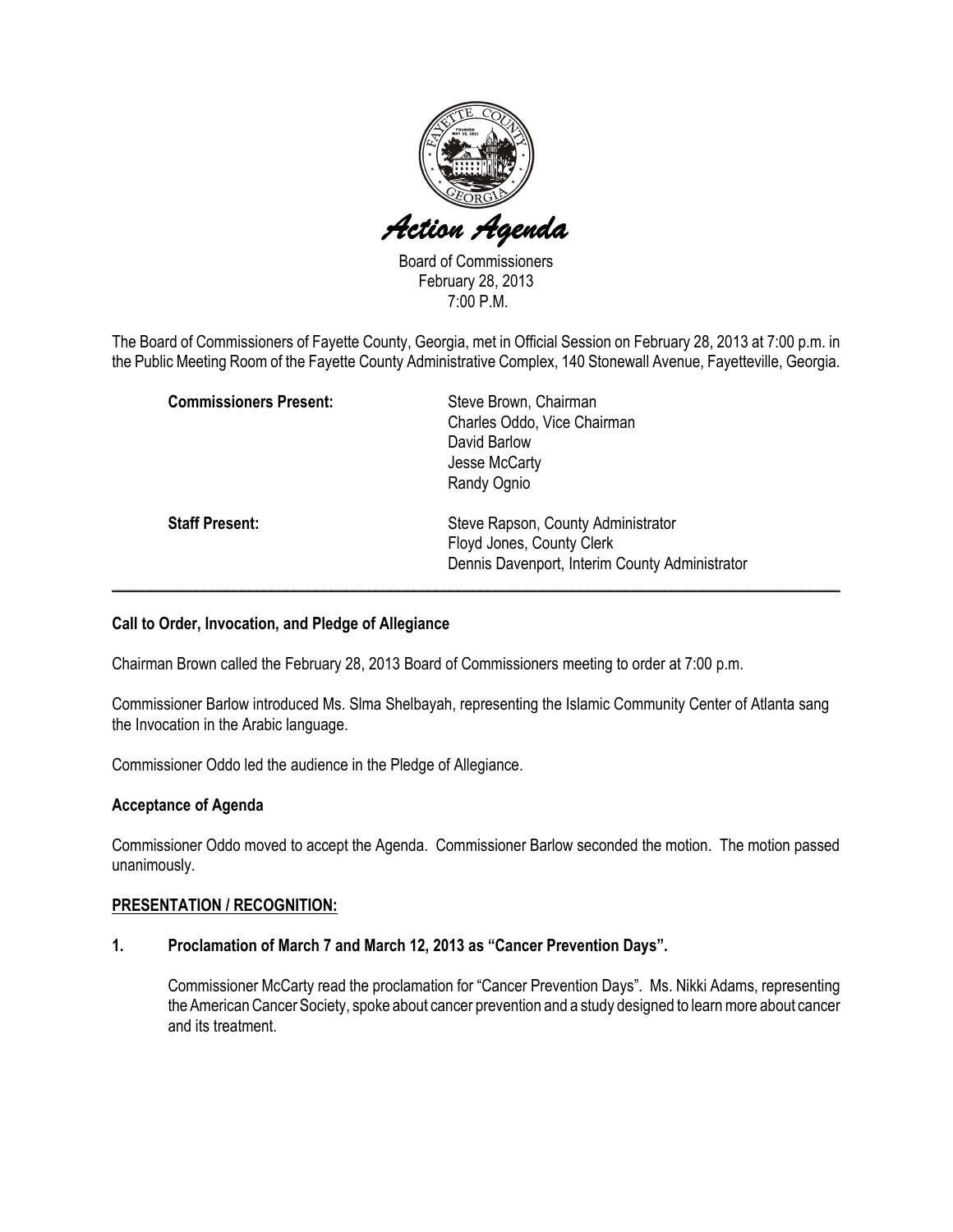#### PUBLIC HEARING:

2. Consideration of Petition 1225-12, Gregory H. Moody, Jr. and Brenda K. Moody, Owners, and Lynette M. Bowles, Agent, request to rezone 2.49 acres from A-R: Agricultural-Residential to A-R (LNS): Agricultural-Residential (Legal Nonconforming Status) to bring said property into zoning compliance. This property is located at 250 Rising Star Road and also fronts on Old Greenville Road.

Community Development Director Pete Frisina read the procedures on how to conduct public hearings, and he introduced Petition 1225-12 to the Board.

Mr. Greg Moody, Ms. Lynette Bowles, and Mrs. Brenda Moody spoke in favor of Petition 1225-12. No one spoke in opposition to the petition.

Interim County Attorney Dennis Davenport provided a legal analysis of the request for the Board's consideration.

Chairman Brown moved to deny Petition 1225-12 based on not meeting the application of Item Number One (1) listed in the Ordinance, and that the County refund any application fees to the Moody's that they may have paid to the County in asking for this petition. Commissioner Oddo seconded the motion. Discussion followed. The motion passed 4-0-1 with Commissioner McCarty abstaining from the vote.

### 3. Consideration of Petition 1226-13, Pauline D. Boyd, Owner, and James Babb, Agent, request to rezone property from A-R: Agricultural-Residential to R-70: Single-Family Residential District to develop one (1) single-family dwelling lot. This property consists of 2.17 acres located in Land Lot 19 of the  $9<sup>th</sup>$ District and fronts on Barsi Point.

Mr. Brian Babb and Mr. James Babb spoke in favor of Petition 1226-13. No one spoke in opposition to the petition.

Chairman Brown moved to approve Petition 1226-13 with one condition as read by Mr. Frisina. Commissioner Barlow seconded the motion. Discussion followed. The motion passed unanimously.

# 4. Consideration of Petition No. 1227-13, D. Michael Travis and Linda H. Travis, Owners, and Alvin Williams, Agent, request to rezone property from R-40: Single-Family Residential District to G-B: General Business to develop a Movie and TV Production Studio. This property consists of 24.03 acres located in Land Lot 198 of the 13<sup>th</sup> District and fronts on S.R. 138.

Mr. Alvin Williams and Mr. David Brill spoke in favor of Petition 1227-13. No one spoke in opposition to the petition.

Chairman Brown moved to approve Petition 1227-13 with one condition. Commissioner Barlow seconded the motion. Discussion followed. The motion passed unanimously.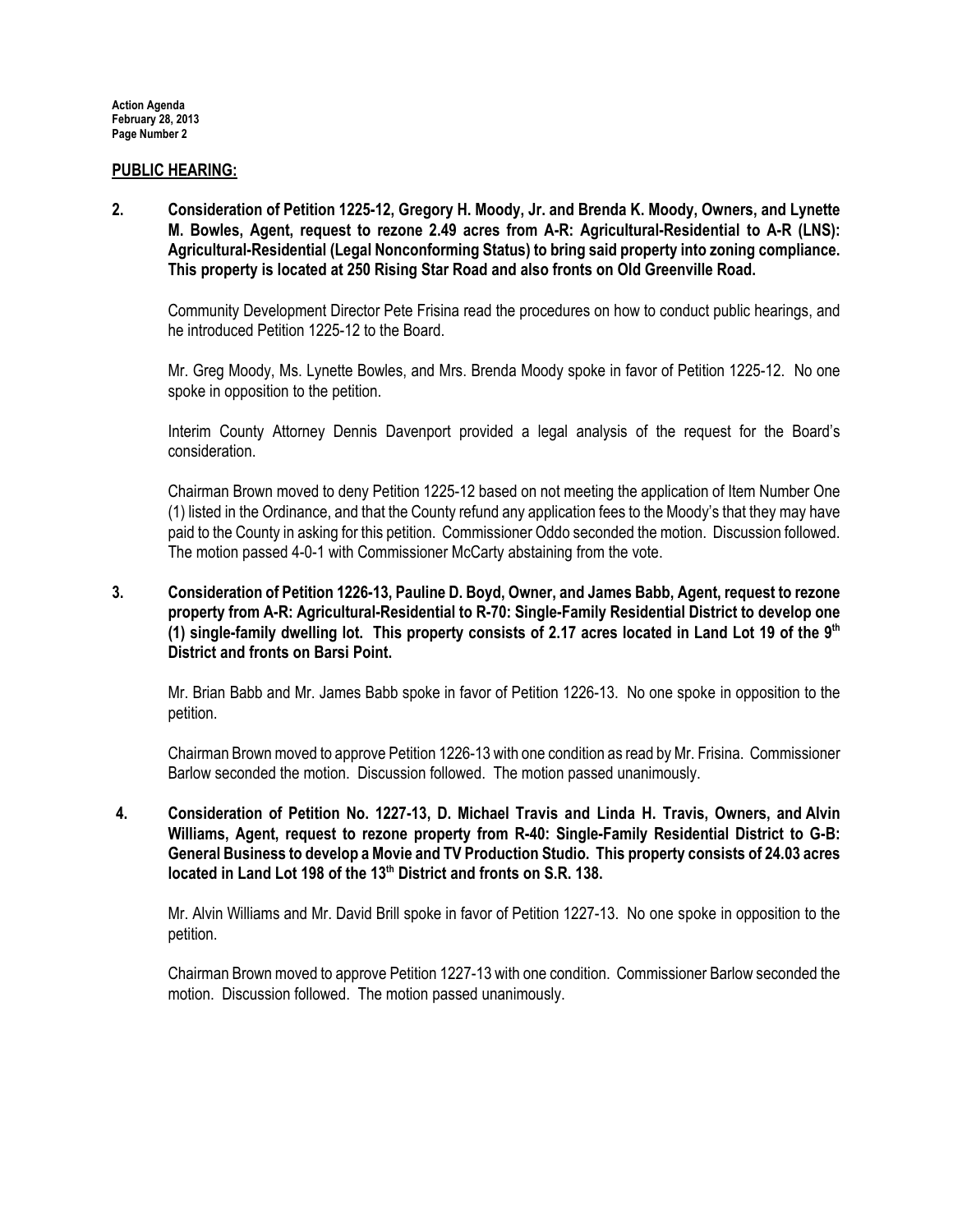### PUBLIC COMMENT:

Lee Hearn: Mr. Lee Hearn spoke about the LOST agreement that the Board approved, saying Fayette County would lose \$150,000 per year in LOST revenue. He asked which programs would have to be cut due to the agreed upon shortfall. He stated that the LOST agreement was a poor deal for Fayette County's taxpayers. He questioned how the County Attorney selection process was concerning to him. He asked how the process worked for the selection of Mr. Davenport as the Interim Attorney, and he questioned how Mr. Davenport could represent both Fayette County and the Town of Tyrone since he serves as the attorney for the Town of Tyrone. He asked if there was an advertisement for a permanent attorney. He commented on the Jail Committee and how members were selected to sit on the committee. He asked if the Board intended to finish the West Fayetteville Bypass, about what policies have been put into place to govern the upcoming budget process, how the Count would handle declining revenue. He spoke about the Ethics Ordinance saying the goal was to prevent Commissioners from giving day to day instructions to staff since it is the job of the County Administrator to direct staff. He said the Board needed to be a policy making board and it needed to let the County Administrator direct the day-to-day operations of the County.

Andy Range: Mr. Andy Range said he noticed that between the addresses of 195 and 337 Adams Road that there are no fire hydrants. He explained that it meant there are about sixteen houses in that stretch and if there was a fire those houses could be in trouble. He continued that there are areas along Tyrone Road where there are no houses but with fire hydrants on both sides of the road. He asked the County to look at the issue. Chairman Brown stated staff would review and there would be an explanation at the next Board meeting.

# CONSENT:

Chairman Brown asked to remove Consent Agenda Item 7 from the Consent Agenda for discussion. Commissioner Ognio asked to remove Consent Agenda Items 5-6 from the Consent Agenda for discussion.

Commissioner Oddo moved to approve Consent Agenda Items 8-10. Commissioner Barlow seconded the motion. No discussion followed. The motion passed unanimously.

5. Approval of staff's recommendation to adopt Resolution 2013-02 imposing a Wireless Enhanced 911 Charge upon each wireless telecommunications connection subscribed to by subscribers whose billing address is within the jurisdiction of Fayette County, Georgia at a rate of \$1.50 per month per wireless connection.

Commissioner Oddo moved to approve Consent Agenda Item 5. Commissioner Barlow seconded the motion. Discussion followed. The motion passed 4-1 with Commissioner McCarty voting in opposition.

6. Approval of staff's recommendation to adopt Resolution 2013-03 imposing a 911 charge for Voice over Internet Protocol (VOIP) Services subscribed to by subscribers whose billing addresses are within the jurisdiction of Fayette County, Georgia, at a rate of \$1.50 per month per VOIP subscriber.

Commissioner Ognio moved to approve Consent Agenda Item 6. Commissioner Barlow seconded the motion. Discussion followed. The motion passed 4-1 with Commissioner McCarty voting in opposition.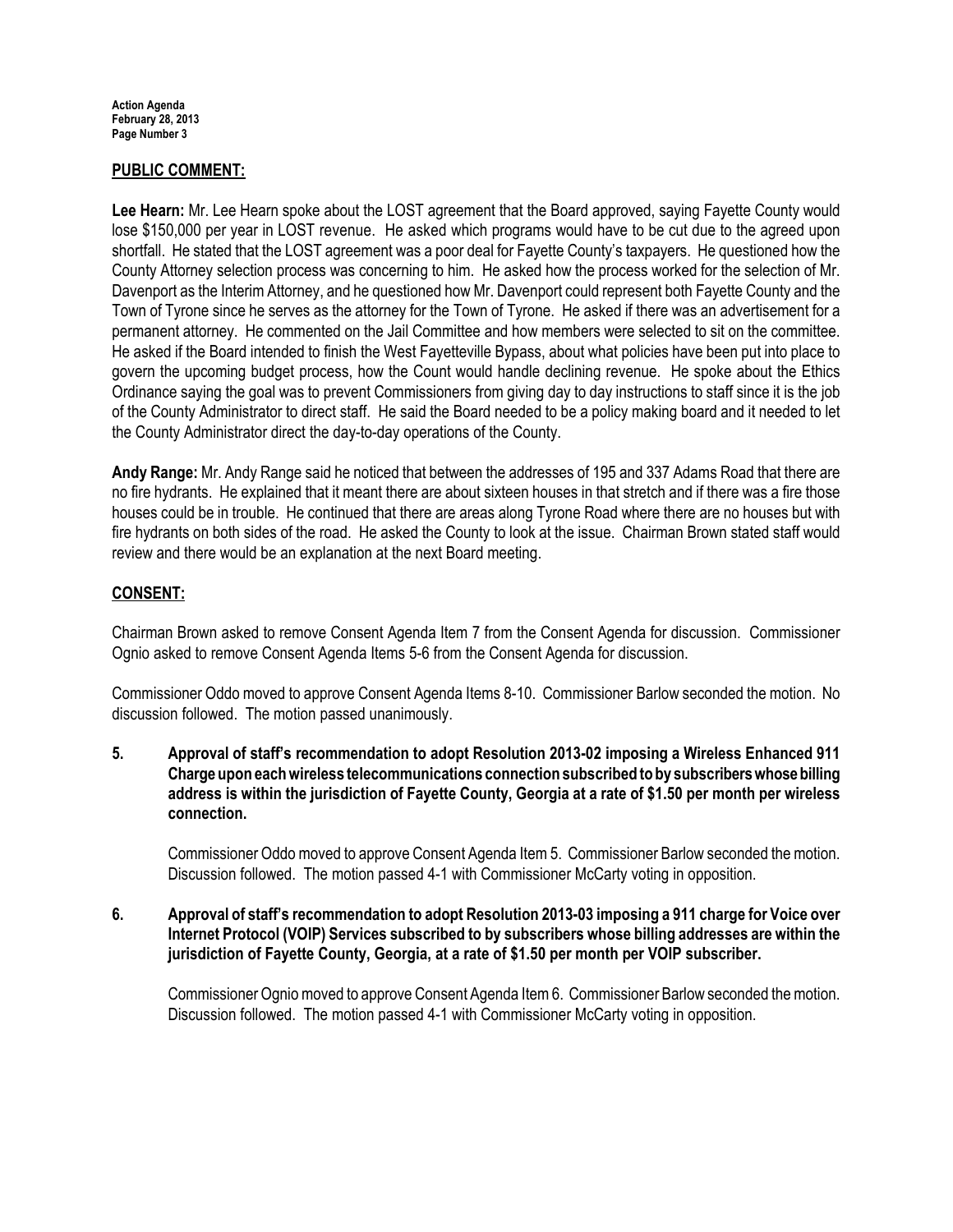7. Approval of Chairman Brown's recommendation to adopt Resolution 2013-04 supporting State Ethics Reform.

Chairman Brown moved to adopt Resolution 2013-04. Commissioners Oddo and McCarty seconded the motion. No discussion followed. The motion passed unanimously.

- 8. Approval of staff's recommendation to enter into an Intergovernmental Agreement with the Fayette County School District, the City of Peachtree City, the City of Fayetteville, the Town of Tyrone, and the Town of Brooks to establish the methodology for collecting and distributing ad valorem taxes and the new Title Ad Valorem Tax (TAVT); along with other procedures.
- 9. Approval of the County Administrator's request for authorization to sign an agreement between Fayette County, Georgia and Comcast Cable Communications Management for installation, operation, and maintenance by Comcast Cable, at Comcast's sole cost and expense, of cable and other equipment, to provide communications service to Fayette Senior Services.
- 10. Approval of the February 13, 2013 Board of Commissioners Stormwater Town Hall Meeting Minutes and the February 14, 2013 Board of Commissioners Meeting Minutes.

# ADMINISTRATOR'S REPORTS:

Appointment of Commissioner to Review Applications filling an Open Position on the Ethics Board: County Administrator Rapson informed the Board that there is a vacancy associated with the Ethics Board in regard to the alternate position, that the opening has been advertised per the Board's policy. He asked the Chairman to appoint someone to look at the applications and go through the interview process. Chairman Brown appointed Vice Chairman Oddo to review the applications for the Ethics Board.

Reconcilement of the Early Retirement Initiative Program: County Administrator Rapson said he completed the reconcilement of the Early Retirement Initiative Program (ERIP) that occurred in 2012. He said thirty-two employees elected to participate with ERIP in June 2012, and that he provided an analysis to each Commissioner with regards to abolishing 21 positions. He said ten of the positions were associated with the ERIP and nine others were existing vacancies. He added there were two other positions that were never funded as part of the budget. He said the abolishment and reductions will be implemented as part of the 2014 Budget and it will offset the salaries and benefits by approximately two million dollars. He said the ERIP was advertised as saving the County millions of dollars, and that the abolishment would make the savings a reality.

Update on Medical Plan: County Administrator Rapson said he had fascinating information on the medical plan and staff would probably bring a recommendation to the Board by March 14, 2013 in regards to what the plan is. He said the current plan is costing Fayette County millions of dollars and this recommendation should offset the shortfalls that will be experienced this year similar to the \$1.8 million dollar shortfall experienced last year.

Response to Mr. Hearn's Comments: County Administrator Rapson commented on a couple of statements Mr. Hearn made during public comment. Concerning the LOST agreement, Mr. Rapson explained it was an equitable agreement that was made with all the cities; meaning every single city in Fayette County. He said the agreement did not cost Fayette County \$1.5 million, explaining it did cost Fayette County any money from year to year. He stated that Local Option Sales Tax grows annually by about 2  $\frac{1}{2}$  -3% per year, and the County ratcheted back to get to the 48.5% over a five-year phase in. He said next year, instead of having a 2% or 3% increase in LOST, the County will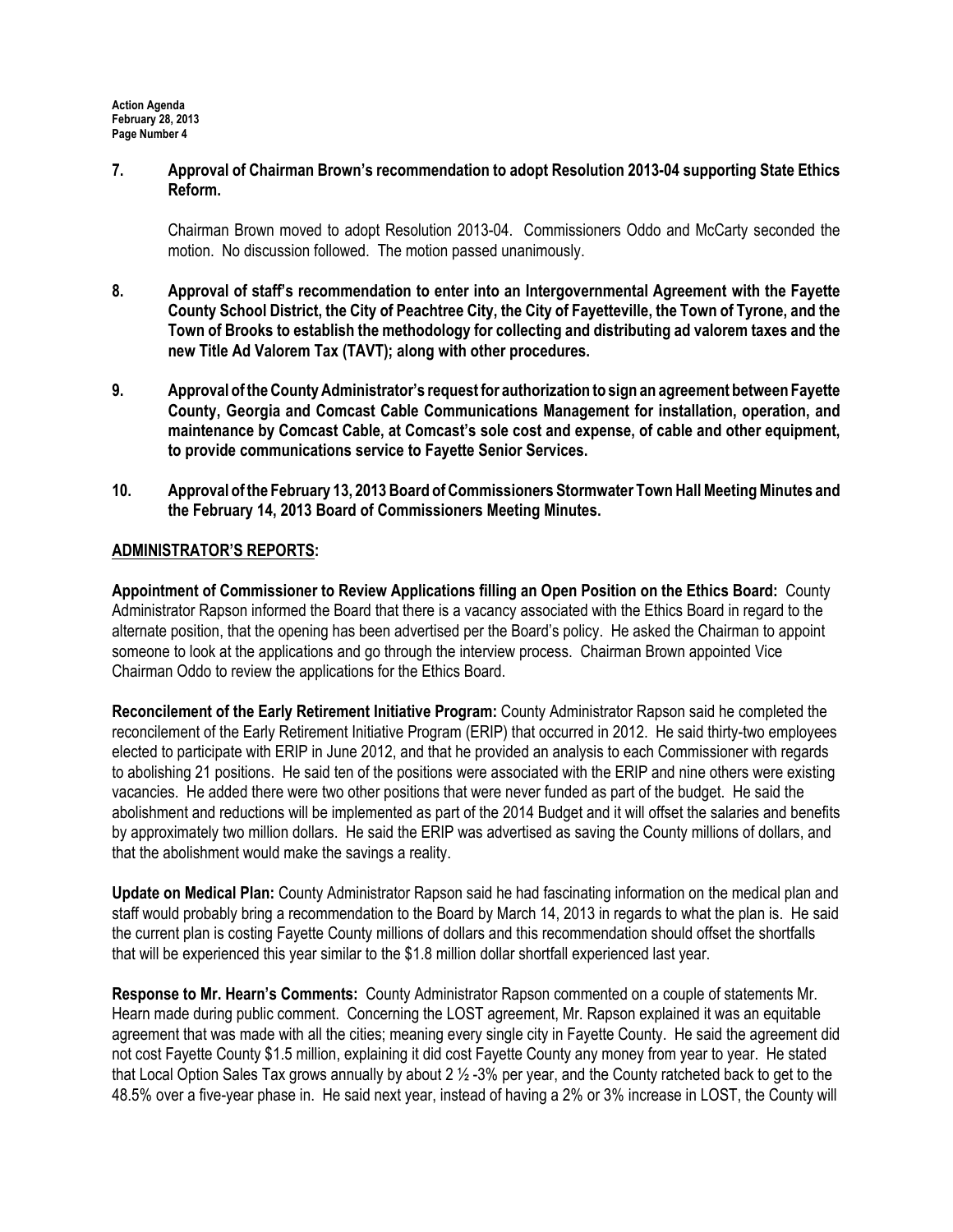experience a 2% increase. Mr. Rapson pointed out that the Board approved Consent Agenda Item 8 and he said it is absolutely correct that Mr. Davenport is the attorney for the Town of Tyrone. He explained that was why the Board appointed a special attorney, Don Comer, to do the Intergovernmental Agreement. He closed saying his relationship with the Board of Commissioners is just great, but he appreciated Mr. Hearn for checking in.

# ATTORNEY'S REPORTS:

Planning Commission to Reconsider Legal Non Conforming Lot Status in the Zoning Ordinance: Interim County Attorney Dennis Davenport said that, based on the work he performed on the Legal Non-Conforming Status (LNS) part of the Zoning Ordinance, the Board may want to consider providing direction to the Planning Commission to have them reconsider whether or not LNS should remain in the zoning ordinance at their next available meeting. Chairman Brown replied that this issue would be placed on the upcoming agenda for a formal vote.

Notification of Executive Session: Interim County Attorney Dennis Davenport notified the Board that Land Acquisition, Pending Litigation, and Personnel needed to be discussed in Executive Session.

#### COMMISSIONERS' REPORTS:

Commissioner Barlow: Commissioner Barlow thanked the audience for coming to the meeting. He thanked Ms. Shelbayah for offering the Invocation.

Commissioner Oddo: Commissioner Oddo also thanked the audience for attending the meeting.

Chairman Brown: Chairman Brown replied to the issues Mr. Hearn spoke about. He said the LOST agreement was exactly how County Administrator Rapson said. He said as someone who negotiated the LOST agreement on behalf of the cities ten years ago, he could tell the citizens that the cities had an agreement rammed down their throats and the cities were in fact 50% of the population at that time. He continued that the populations of Fayetteville and Tyrone have grown during the ten years since the last LOST agreement was implemented, and LOST is based off population. He said the current Board of Commissioners has agreed that the County and the cities are "all in this together" and the County worked with the cities with an agreement that no one would be dead on the table after the deal was done. Concerning Authorities, Boards, and Commissions, Chairman Brown agreed that he has adamantly been saying that the County needs to have an interview process and an application process for those bodies, and that every position that the current Board has appointed has gone through the interview process with a public release. He said that during his previous two years on the Board and for the duration of Mr. Hearn's time on the Board, there was no citizens' committee appointed "because they didn't care enough about the citizens to appoint a citizen's committee." Chairman Brown said the current Board wants to hear from the citizens. He continued that he went to the Board, asked permission during a public meeting to create the committee, and it is a very diverse group of citizens with multiple talents who live across Fayette County. He said the Board was put together to address a problem with the jail and how to house inmates in the future. He said there would be maybe three or four meetings in total, and the difference between the Jail Committee and other committees and authorities is that the other committees and authorities are long-term bodies. Chairman Brown stated that Dennis Davenport is the Interim County Attorney, and the reason the Board had to appoint an interim County Attorney was because the previous Board would not allow him and Commissioner McCarty to appoint somebody else before the end of the year. He said when the Board had its first meeting of 2013 with no County Attorney it is not in the best interest of the Board or the citizens to conduct the business without legal consultation. He said the need was to get an immediate attorney on Board, so the Board appointed an Interim County Attorney. He thanked Mr. Davenport for being the Interim County Attorney and for filling in a gap when the Board needed legal counsel. Commissioner Brown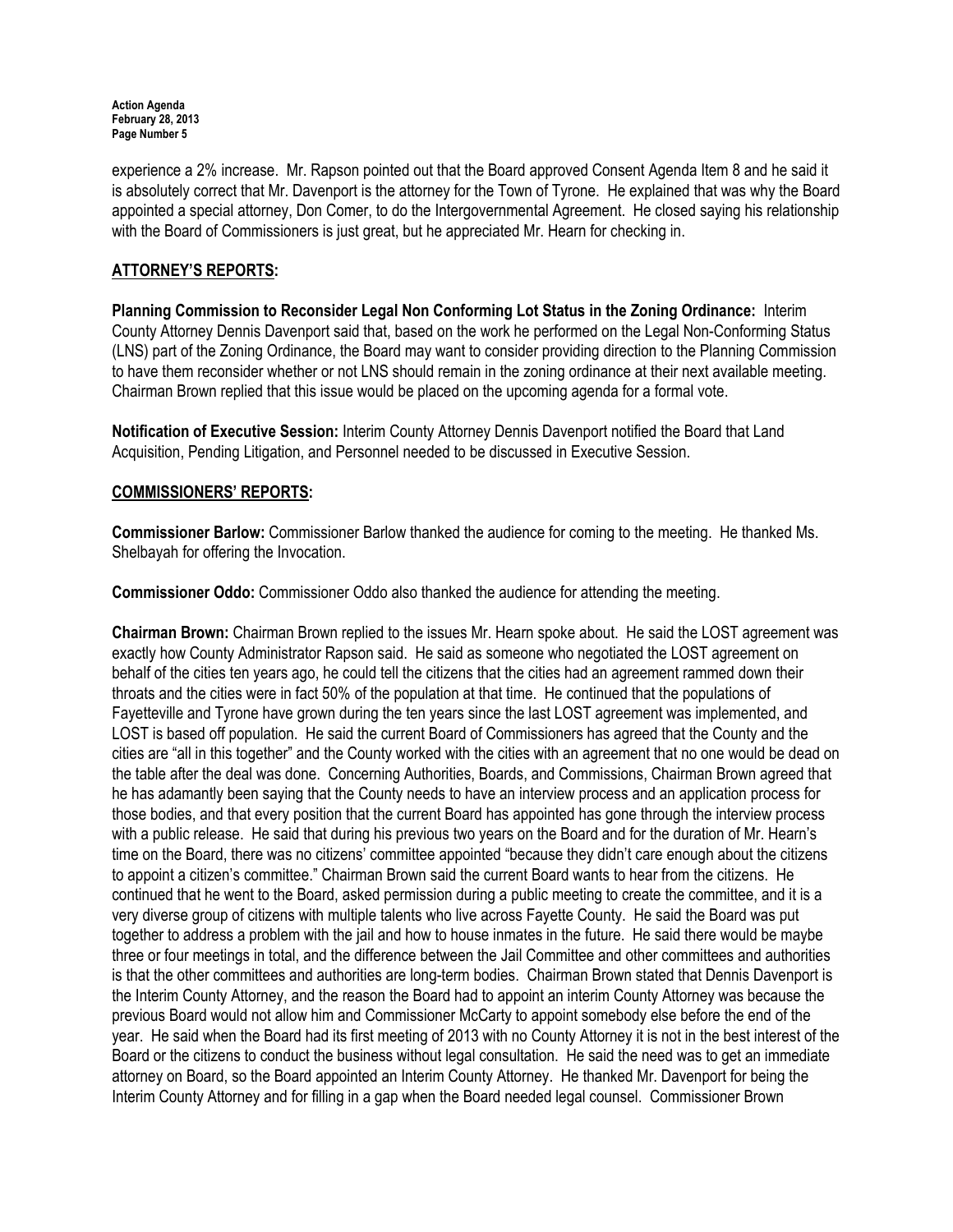continued saying 'the man who deficit spent for four consecutive years, expenditures exceeding revenue for four consecutive years, who paved gravel roads with one house on them with your tax dollars at the same time we're laying off people through attrition who are doing services that are absolutely necessary to the people, I think is unconscionable." He said he did not apologize for anything that he is doing related to spending because in the Fiscal Year 2014 budget there will not be expenditures exceeding revenue. He said the Board would make necessary adjustments and if it does not then the people need to "kick our butts out of here."

Commissioner Barlow: Commissioner Barlow said that was a wonderful explanation, but he thought Mr. Hearn was just bitter that he lost his last election.

# EXECUTIVE SESSION:

Interim County Attorney informed the Board that it needed to also review the Executive Session Minutes of February 14, 2013, so there were a total of four items under consideration for Executive Session.

Land Acquisition, Pending Litigation, Personnel, and Executive Session Minutes: Chairman Brown moved to recess into Executive Session for one land acquisition item, one pending litigation item, one personnel item, and review of Executive Session Minutes. Commissioner Oddo seconded the motion. No discussion followed. The motion passed unanimously.

The Board of Commissioners recessed into Executive Session at 8:17 p.m. and returned to Official Session at 9:36 p.m.

Return to Official Session and Authorization to Sign an Executive Session Affidavit: Commissioner Ognio moved to reconvene into Regular Meeting and to authorize the Chairman to sign the Executive Session Affidavit. Commissioners Barlow and McCarty seconded the motion. No discussion followed. The motion passed unanimously.

Personnel Matters: Chairman Brown stated that since the Compensation and Classification Schedule was not followed previously for two positions that the Board wanted to make salary adjustments for those two positions. Chairman Brown moved to increase the County Clerk's compensation to \$55,090.28 with retroactive pay dating back to July 18, 2012, to increase the Human Resources' Analyst compensation to \$47,504.18 with retroactive pay dating back to July 18, 2012, and to move Mrs. Peggy Butler to the E-911 Department to a position that will be classified at a later date. Commissioner McCarty seconded the motion. County Administrator Rapson stated he would need a salary approval for the new position in the amount of \$57,879.00 for Mrs. Butler. Chairman Brown amended his motion to include the salary approval as requested, and Commissioner McCarty seconded the motion.

The motion to increase the County Clerk's compensation to \$55,090.28 with retroactive pay dating back to July 18, 2012, to increase the Human Resources' Analyst's compensation to \$47,504.18 with retroactive pay dating back to July 18, 2012, to move Mrs. Peggy Butler to the E-911 Department to a position that will be classified at a later date, and to approve a salary of \$57,879.00 for Mrs. Butler passed unanimously.

February 14, 2013 Executive Session Minutes: Chairman Brown moved to approve the February 14, 2013 Executive Session Minutes. Commissioner Ognio seconded the motion. No discussion followed. The motion passed unanimously.